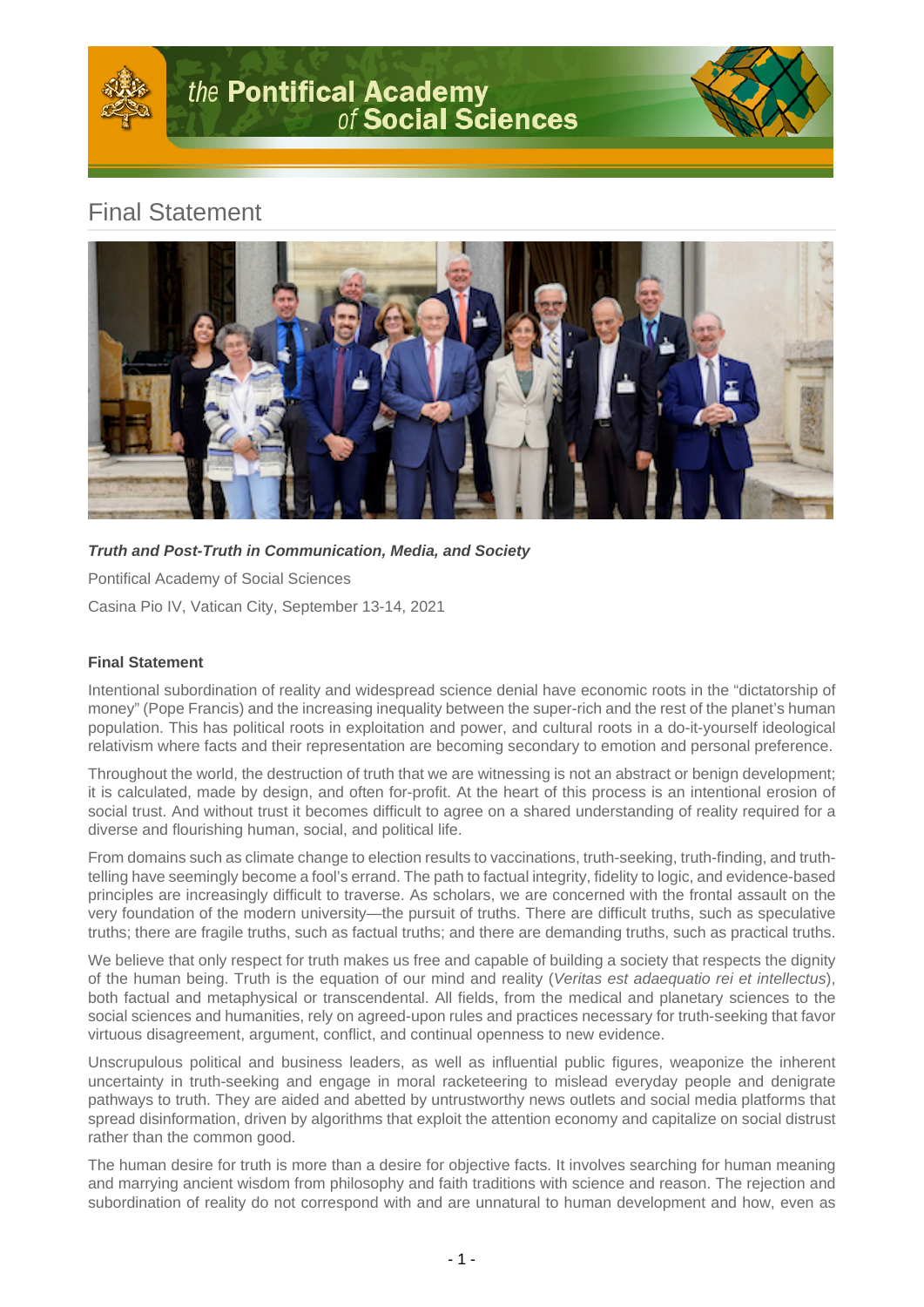babies, we make sense of our relations to the external world. In this way, the subversion of truth stunts integral human development.

We propose three pathways - involving individual- to collective-scale commitments - to combat the assault on truth: (1) Education and Ethical Development, (2) Opposing the Dictatorship of Money, and (3) Media and Data for the Common Good.

### **Education and Ethical Development**

All persons have a right to seek truth and a right to ethical and scientific education that cultivates capacities for truth-seeking. Education must be a fundamental aspect for any strategy to combat the spread of post-truth. Without it, we are limited to surface-level and short-term technical fixes.

Only education can nurture a culture—the foundation upon which everything else rests—of truth-seeking, scientific reasoning, and ethical engagement needed to inoculate individuals from falling prey to disinformation and profiteering from lies. Therefore, we must ensure universal access to robust scientific, humanistic, and ethical education, beginning early in childhood.

Research suggests that carefully scaffolded, hands-on, project-based teaching and learning offers children and young adults tools for discovery, cognitive engagement, and social belonging. Therefore, we strongly support education that brings a renewed seriousness to the pursuit of truth and builds wisdom and character—the sign of a healthy, flourishing democracy.

Outside of schools and professional settings, the news media can contribute productively to democracy by opening our eyes to evidence and reality, especially the lived experiences of those on the margins of society who are often ignored. But the educational role of media, and its commitment to reporting facts, has given way in part to a post-truth news culture that uses its powers of gatekeeping and framing to distort reality for profit or to pander to the fears of a viewing audience. As a result, accountability, equity and social cohesion suffer.

Further, trends in news reporting on climate change and vaccinations have revealed dangerous illiteracy of two kinds: First, scientific illiteracy, whereby journalists are inadequately trained to report on certain complex, scientific areas and rely on unreliable sources, especially concerning the role of uncertainty and consensus in the scientific method. Second, ethical illiteracy, a reductionistic vision of human personhood, whereby reporters ignore deeper anthropological and transcendent questions probed over the millennia by a diversity of philosophers and theologians.

To lessen these two kinds of illiteracy, we call for more public dialogue between faith and reason. On the one hand, we must cultivate more respect for the scientific process among religious traditions and their leaders, whose voices are often absent in news reporting, partly because of the scientific illiteracy of some religious leaders and their misguided skepticism about the compatibility of faith and reason. On the other hand, we must cultivate more respect for positive insights derived from religion among some who implicitly or explicitly attempt to start from scratch, as a sort of reset that doesn't take history into account.

Our pluralistic society depends on good-faith dialogue and empathy around issues of science, reason, and religion. Improving dialogue will build social trust and create more fertile conditions for truth-telling.

#### **Opposing the Dictatorship of Money**

Commercial interests often monetize post-truth culture, profiting from disinformation, hyperbole, extremism, and political discord. Social media conglomerates, aware of the harm caused by their platforms, continue to cash in on the attention economy with destructive algorithms.

We argue for two pathways to begin to resist this dictatorship of money. First, give voice to the voiceless and promote social trust through the institution of deliberative democracy. Given the scale and complexity of modern polities, which require divisions of cognitive labor, even the most attentive citizens struggle to engage knowledgeably with most of the collective decisions that affect them. The public, therefore, often relies on heuristics, where citizens trust others to make decisions on their behalf. Modern democracies have long relied on such trustees. Yet institutional support for citizen-led democracy is often weak or missing, and bad actors and platform algorithms weaponize this gap.

One promising strand of deliberative democracy is the "mini-public" wherein randomly selected citizens come together in a facilitated discussion, with good information and procedural norms that promote listening and respect in the deliberative and decision-making process. Within these mini-publics, the pathologies associated with post-trust are absent or at least curtailed. Deliberative mini-publics can serve as trusted information proxies that help citizens make informed decisions and reduce the influence of bad actors and platform algorithms designed to pollute their information environment.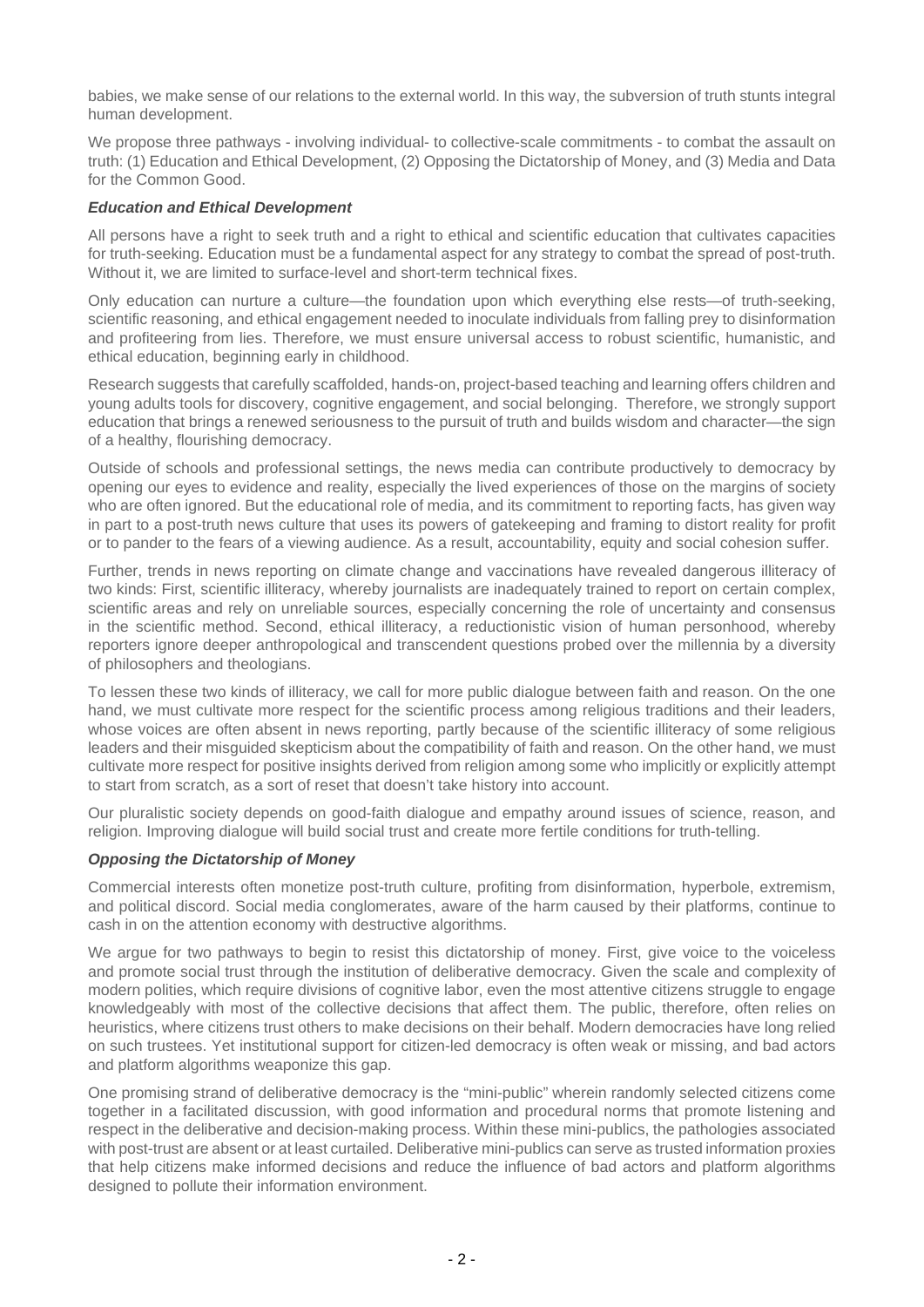Second, we call for an infusion of moral energy, political will, and advocacy to directly challenge the lies —of commission and omission—perpetrated by transnational commercial interests. In recent years, young people worldwide have mobilized to oppose the profit-motivated lies of transnational corporations and their political allies that obstruct and delay action to combat climate change and protect the earth, our common home. We must increasingly see these connections between post-truth culture, powerful special interests, and environmental challenges.

We must also challenge "fake truths" embedded in our culture, especially ones that uphold the dictatorship of money and what Pope Francis describes as overconfidence in the "dogma of neoliberal faith" and "magic theories of 'spillover' or 'trickle'." Meritocracy is but one example of a "fake truth," whereby victims of this dogma are sometimes blamed for their poverty or apparent failures. Attributing blame to individuals allows us to wash our hands of broader policies and ideologies that favor financial speculation and quick profits at the expense of many.

In addition to improved "top-down" social policies, we also call for popular movements to challenge the lies endemic to our culture and economy. Such movements, infused with moral zeal for the common good and a more dignified future, should be driven from below, giving voice to the marginalized and disenfranchised—the poor, unemployed, immigrants, minoritized peoples, temporary workers, and others who have been blamed and excluded by the modern dictatorship of money.

#### **Media and Data for the Common Good**

Journalism, and local news in particular, can act as the immune system of a democracy, promoting social cohesion and an informed citizenry. The decimation of local news in the United States, for example, over the past decades has demonstrated that when a town loses its local newspaper, taxes and government corruption increase, fewer candidates run for political office and voter turnout decreases, and polarization worsens. Enhancing information equity, including investment in robust local news networks which rely on sustainable business models, is a key strategy for mitigating the impacts of a post-truth world and inoculating against the belief of false information.

Social networks as they operate today undermine truth-seeking and truth-telling, and their platforms reward extremism and superficial validation rather than moderation and dialogue. Moreover, their business models rely on the commodification of personal data extracted from their own consumers and trafficked to powerful economic interests.

New legislation must promote a digital public infrastructure to address the underlying factors that corrupt the online information environment, including anti-competitive practices, advertising-based business models, and the concentration of power. Increasing public ownership of privatized data and legislating for data portability and interoperability is necessary to counteract the accumulation of market power. At the same time, a robust system of oversight and accountability is needed to understand the influence of algorithms and artificial intelligence on the information environment.

It is also critical for scientific researchers to have open access to social network data. These are presently hidden from view, ostensibly to protect users' privacy but also to protect the platforms' business model. But if brought to light, researchers can dramatically improve our understanding of these platforms' internal machinery and better diagnose potentially harmful issues. The public is entitled to a public audit of the algorithms that play such an important role in shaping their information diet. Such research can support the construction of new algorithms to promote dialogue, pro-sociality, and evidence-based representation. Access to data would also improve research on the tactics and tools of those who intentionally spread lies and misinformation, along with potential cognitive interventions to debunk and inoculate the public against online deception.

## **SIGNED BY**

PASS President Stefano Zamagni PASS Chancellor Marcelo Sánchez Sorondo Justin Farrell Marcelo Orozco Ana Marta González Marina Jirotka Stephan Lewandowky Jane Suiter Vittorio Hösle